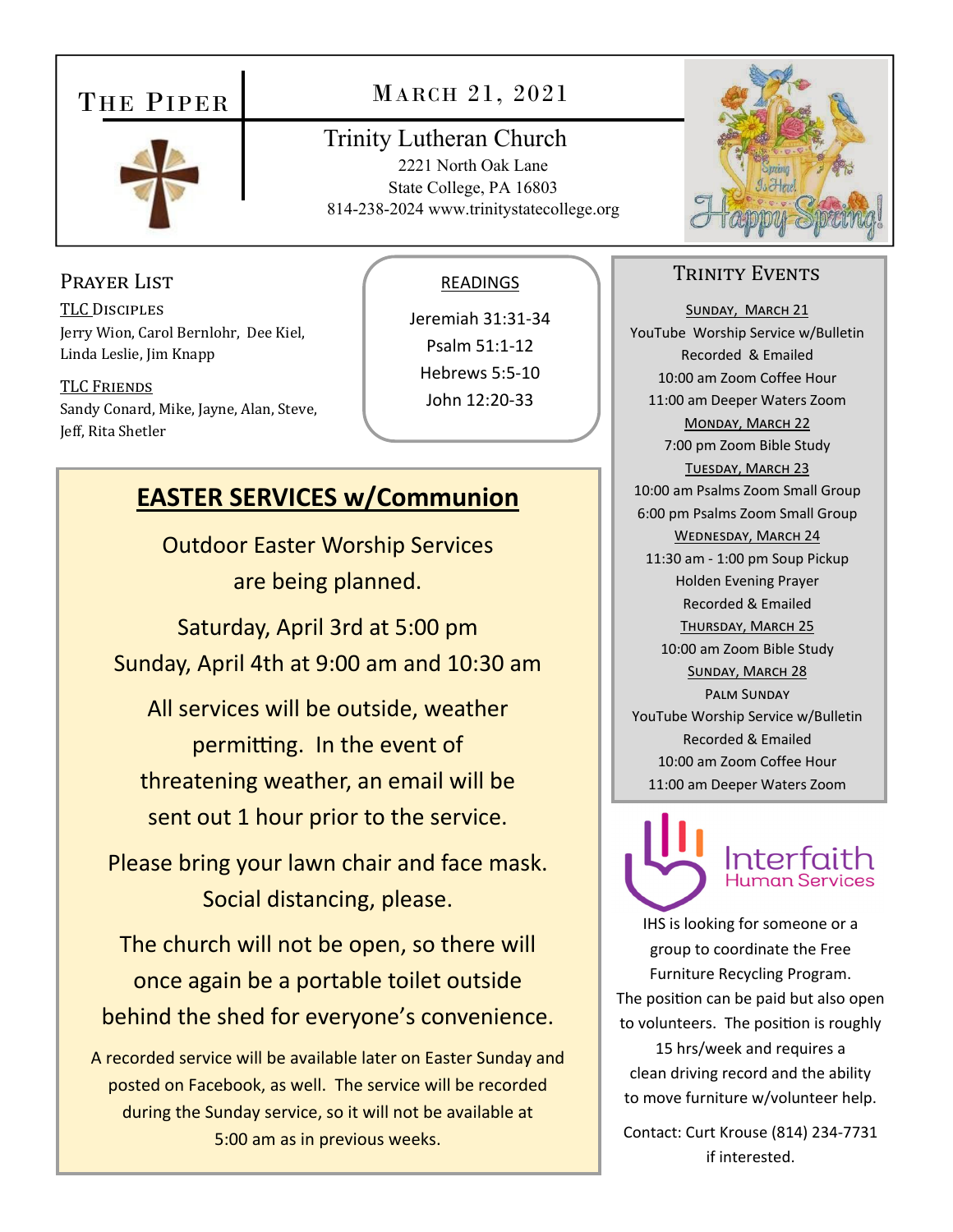## *From the Pastor's Desk*

Dear Beloved of God,

In one of St. Paul's great chapters on Spiritual Gifts, the apostle teaches:

**<sup>12</sup>**Just as a body, though one, has many parts, but all its many parts form one body, so it is with Christ. **<sup>13</sup>**For we were all baptized by one Spirit so as to form one body—whether Jews or Gentiles, slave or free—and we were all given the one Spirit to drink. **<sup>14</sup>**Even so the body is not made up of one part but of many. (1 Cor. 12)

Referring to a human body, he then goes on to explain that the foot, even though it is not a hand is still, nonetheless, a part of the body. Furthermore, the hand cannot tell the eyes that they are not needed. All the different parts of the human body, though different in form and function are all important to the human body. Comparing the human body to the body of Christ he concludes the chapter: <sup>27</sup> Now you are the body of Christ, and each one of you is a part of it…? **<sup>31</sup>**Now eagerly desire the greater gifts.

Each of us in the church (that is, Trinity, for example), though different in form and function, are all nonetheless important parts of the Body of Christ. We together form the Body of Christ together. We work together to receive and share the "greater gifts" which, Paul describes in ch. 13, as love shown in, through and by Jesus Christ.

This past year, fulfilling this mission or ministry has been challenging beyond what anyone might have expected just a few short years ago. We all have missed receiving and sharing love that happens when people can meet in-person. Still, here we are. The church still exists. We, the church, the body of Christ are still here. Thanks be to God!

The Congregation Council has had many lengthy conversations and discussions about how to continue our ministry. A Return to Worship Task Force has been working to collect the most current state and local guidance for resuming in-person activities, including worship. Both groups have sought to be responsible and diligent in fulfilling their leadership duties with great love for everyone. No, it has not been easy or clear. It has been a rich blessing to work with these people.

So, much to the relief of many, I am sure, we will resume meeting, in-person for worship. After many conversations and discussions, the Congregation Council, has set Easter as the weekend to resume in-person worship. Three services will be offered: Saturday, April 3 at 5 pm; Sunday, April 4 at 9 am and 10:30 am. All the services will be held in the Outdoor Chapel (weather permitting) and Holy Communion will be celebrated. Due to the continued threat of COVID-19, however, our music will not include singing. There will be no zoom Coffee Hour or Deeper Waters class on Easter Sunday.

Not everyone is quite ready to attend in-person public gatherings. That is to be expected and to that end, the 9 am service will be video recorded and posted as we have been doing this past year.

As St. Paul, reminds us, the church is comprised of a wide variety of differing people. God certainly likes diversity, or so it seems. With that in mind, the leadership have sought to move cautiously and carefully as we all seek to navigate the most unusual and trying of times. While we may not agree on how to proceed, we are nonetheless "the body of Christ, and each one of you is a part of it."

May God continue to bless us and work through us utilizing the variety of gifts each of us contributes to this ministry as we move into God's future. We may not know what the future holds, but we certainly know who holds that future! Thanks be to God, who blesses us beyond measure that we might be a blessing to each other and to others in the name of Christ!

Thanks to each of you for being a part of this church, the body of Christ we know as Trinity Lutheran Church! Hope to see you in worship as soon as you are ready and able!

In Christ's name,

Pastor Ron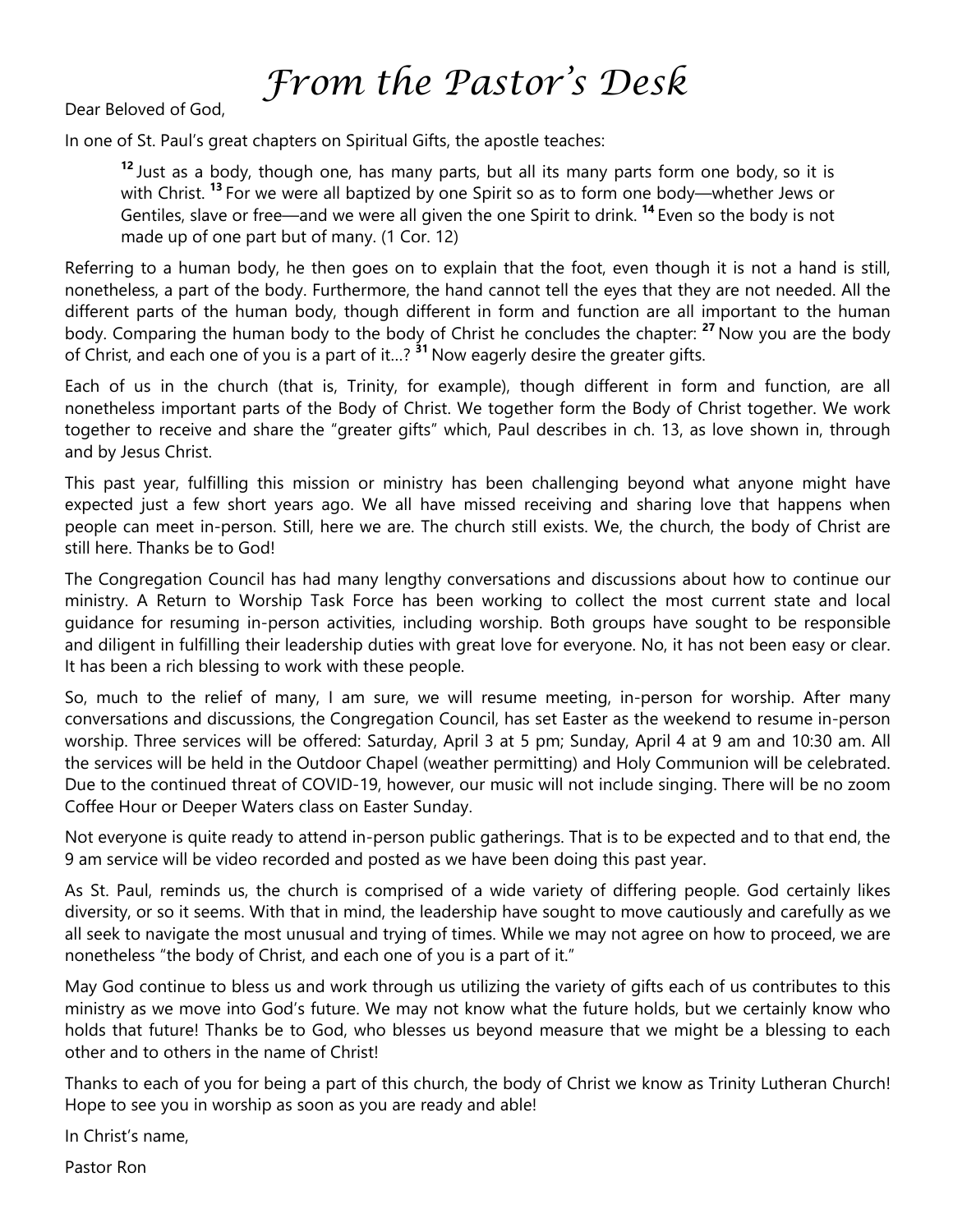## **CANCELED**

Once again this year our Annual Yard Sale has been a casualty of the COVID19 pandemic. We will not be holding the Yard Sale again this year but look forward to having it next year and making it the Biggest and Best Yard Sale we have ever had. Hopefully everyone can hold on to those unwanted items for one more year and donate them next year.





## **OUT OF THE COLD VOLUNTEERS NEEDED**

You may remember back in January Trinity hosted overnight guests through Out of the Cold. Their mission statement is "Out of the Cold is a community supported organization that answers the call to serve those experiencing homelessness in our community by providing shelter, food, and support services during the transition to permanent housing."

They are currently seeking volunteers for their day shelter, which operates at The Meetinghouse at 318 South Atherton Street. They are open 9 am - 7 pm Monday through Friday, and 10 am - 4 pm on weekends. Day Shelter volunteers welcome guests, facilitate shower schedules, interact with guests (playing games, chatting, etc.), help with cleaning, donation organization, and more.

They are also looking for volunteers to provide lunch on the weekends.

You may sign up at: https://www.signupgenius.com/go/30e0f45a9ad2ba5fa7-dayshelter1

For more information visit the Out of the Cold website at: http://www.ootc3.org/

Volunteer trainings are every Thursday at 10 am. Barb Trout has gone through this training and if anyone has questions, she would be glad to answer those she can. Her email address is: btrout0516@gmail.com

Watch your email for the next **Return to Worship Survey.** It will be sent out soon. The results will help the congregation formulate procedures for full return to worship. Thank you.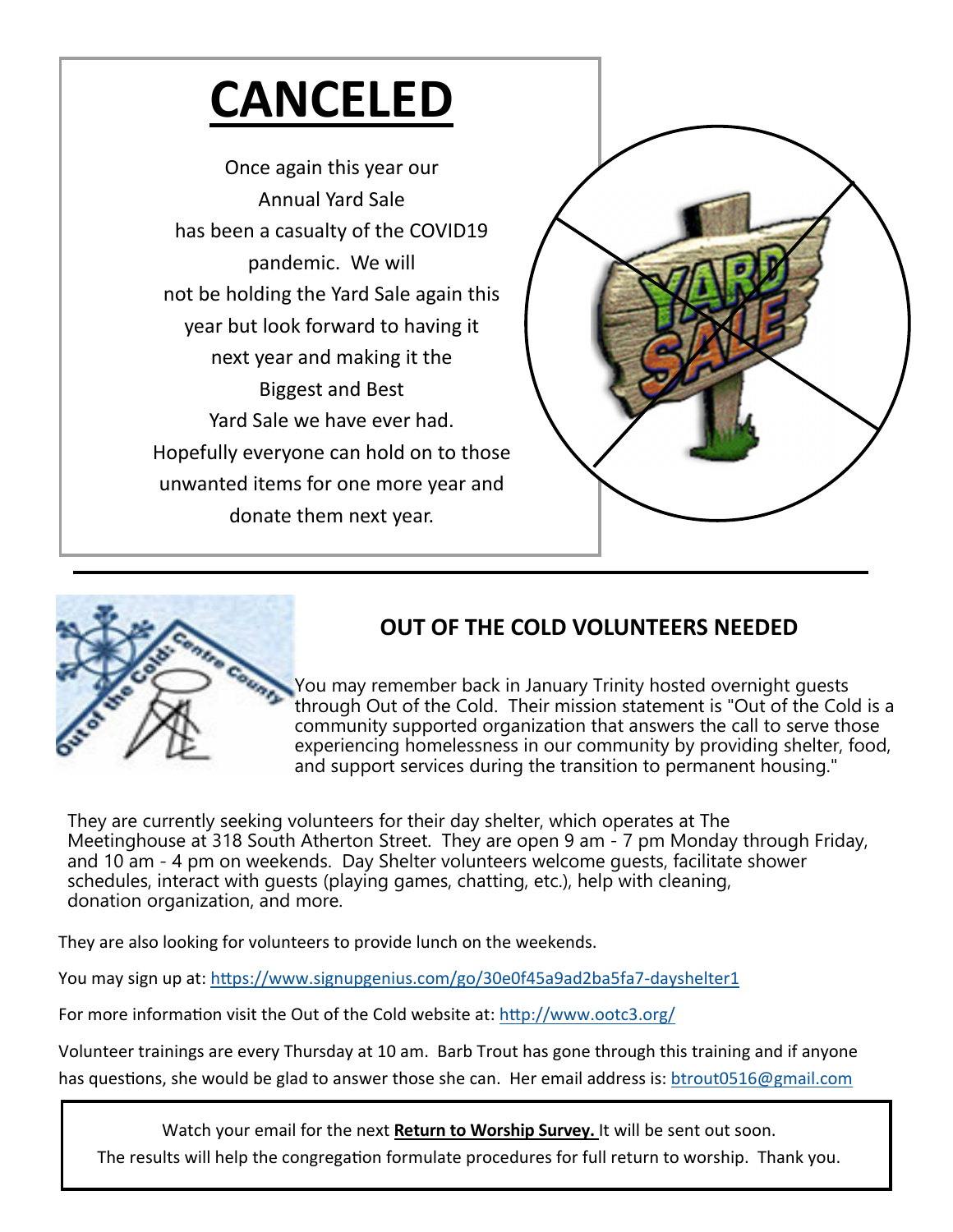### **OFFERING ENVELOPES**

For everyone, who over the past few months, have picked up their offering envelopes ‐ Thank you.

For those of you who did not have a chance to come by the church for your envelopes, they have been mailed. You should have or will be receiving them soon.

As always, a HUGE THANK YOU, to all who have continued to give generously to the church during this pandemic. We have a very generous congregation and appreciate each and every one of you. THANK YOU!!!

Soups that can be picked up on Wednesday, March 24th from 11:30 am ‐ 1:00 pm

Chicken Barley Soup (GF/DF) Corn & Potato Chowder (GF/DF) Cheesy Broccoli Soup (DF‐dairy free/GF‐gluten free)

We have Palms ordered. They are scheduled to arrive next week. We hope they will be here before the soup pick up time and anyone who would like a palm (or 2) can take them when getting soup.



| Jean Quinn          | 1  |
|---------------------|----|
| Dick Frisque        | 3  |
| Delores Breon       | 4  |
| <b>Taylor Gonet</b> | 5  |
| Bethany Fedorko     | 10 |
| Danielle Lanagan    | 12 |
| Caitlin Gallo       | 12 |
| Tim Lorich          | 14 |
| Angelo Card         | 15 |
| Seth Trout          | 16 |
| Matthew Gustafson   | 19 |
| Robert Bernlohr     | 20 |
| Rachel Webb         | 22 |
| Carol Smith         | 24 |
| Jacob Wenrich       | 26 |
| Linda Lorich        | 27 |

### TRINITY LUTHERAN CHURCH

#### **STAFF**

Pastor Ronald C. Miller, Jr. tlcrevron@gmail.com

Vicar Ted Williams wwilliams001@luthersem.edu

> Beth Robbins Office Administrator tlcoffice2@comcast.net

Barbara Roberts, Pianist barbroberts1960@gmail.com

Brian Woodland, Custodian oppgrade9@yahoo.com

### **COUNCIL**  JULY 2019 - JUNE 2022 EXECUTIVE TEAM John Fryer, President (chenita@earthlink.net) Carol Smith, Vice President (piffy1957@gmail.com) Laurette Gonet, Secretary (Laurette.Gonet@gmail.com) CHURCH PROPERTIES TEAM Jay Aubuchon (jayaubuchon@gmail.com)

Bob Coyle (bcoyle63@gmail.com)

### MEMBERS AT LARGE

Kayla Smith (kayjosmith22@gmail.com) Sue Glad (susieglad@comcast.net) Elaine Burn (ejb559@comcast.net) Sue Ellen Krupa (sekrupa77@gmail.com)

#### FINANCIAL TEAM

Christy Bartley, Treasurer (bartleychristy49@gmail.com) Debbie Fryer, Financial Secretary (debbieconrad19522@yahoo.com)